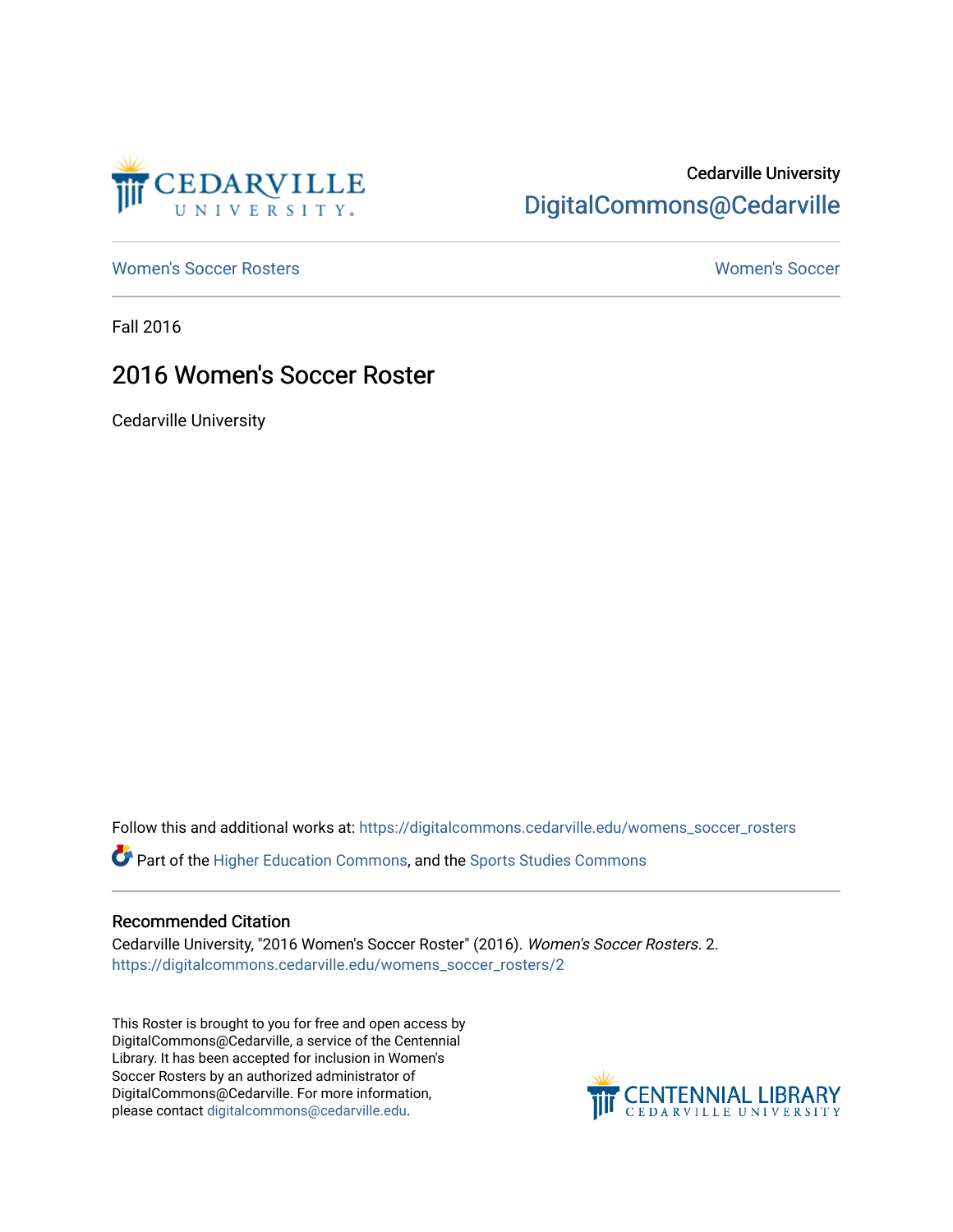## Cedarville University 2016 Women's Soccer Roster



Members of the 2016 Cedarville University women's soccer team are (front row left-to-right) Rachel Hoober, Danielle Mahek, Hannah Velloney, Stephanie Cradduck, Chandra Swiech, Olivia Moore, Grace Miorelli. (second row) Hannah Atkinson, Jocelyn Quirple, Lyndsey Smith, Kaitlyn Walters, Bex Velloney, Alyssa Maillefer, Alex Haddix, Creslyn Van Dyck. (third row) Student Athletic Trainer Jamie Fields, Student Athletic Trainer Stephanie Sweeny, Sydney Stiver, Mandy McGregor, Taylor McKee, Cheyenne Applegate, Sam Newman, Hannah Whicker, Assistant Coach Brianne Barnes, Head Coach Jonathan Meade. (back row) Assistant Athletic Trainer Becca Stokes, Lindsay Boone, Dani-Joy Leonhardt, Lauren Lichty, Hanna Harris, Allison Garlock, Sarah Meisel, Emma Conway. (Not pictured: Assistant Coach Kevin Roper)

| No. | Player                 | Pos | Нt      | Yr  | Hometown          | High School                  |
|-----|------------------------|-----|---------|-----|-------------------|------------------------------|
|     | Hanna Harris           | G   | $5-5$   | Sr. | Danville, PA      | Danville Senior              |
| 2   | <b>Allison Garlock</b> | G   | $5-5$   | Fr. | Lebanon, OH       | Lebanon                      |
| 3   | <b>Kaitlyn Walters</b> | D   | 5-4     | Fr. | Marysville, OH    | Marysville                   |
| 4   | Bex Velloney           | M   | $5 - 7$ | Fr. | Chesapeake, VA    | Greenbrier Christian Academy |
| 5   | Stephanie Cradduck     | D   | 5-5     | Sr. | Cincinnati, OH    | Anderson                     |
|     | Hannah Atkinson        | F   | 5-4     | Fr. | Wheaton, IL       | Homeschool                   |
| 8   | Chandra Swiech         | D   | $5-8$   | Sr. | Jenison, MI       | Jenison                      |
| 9   | Sarah Meisel           | D   | $5-7$   | So. | Mechanicville, NY | Mechanicville                |